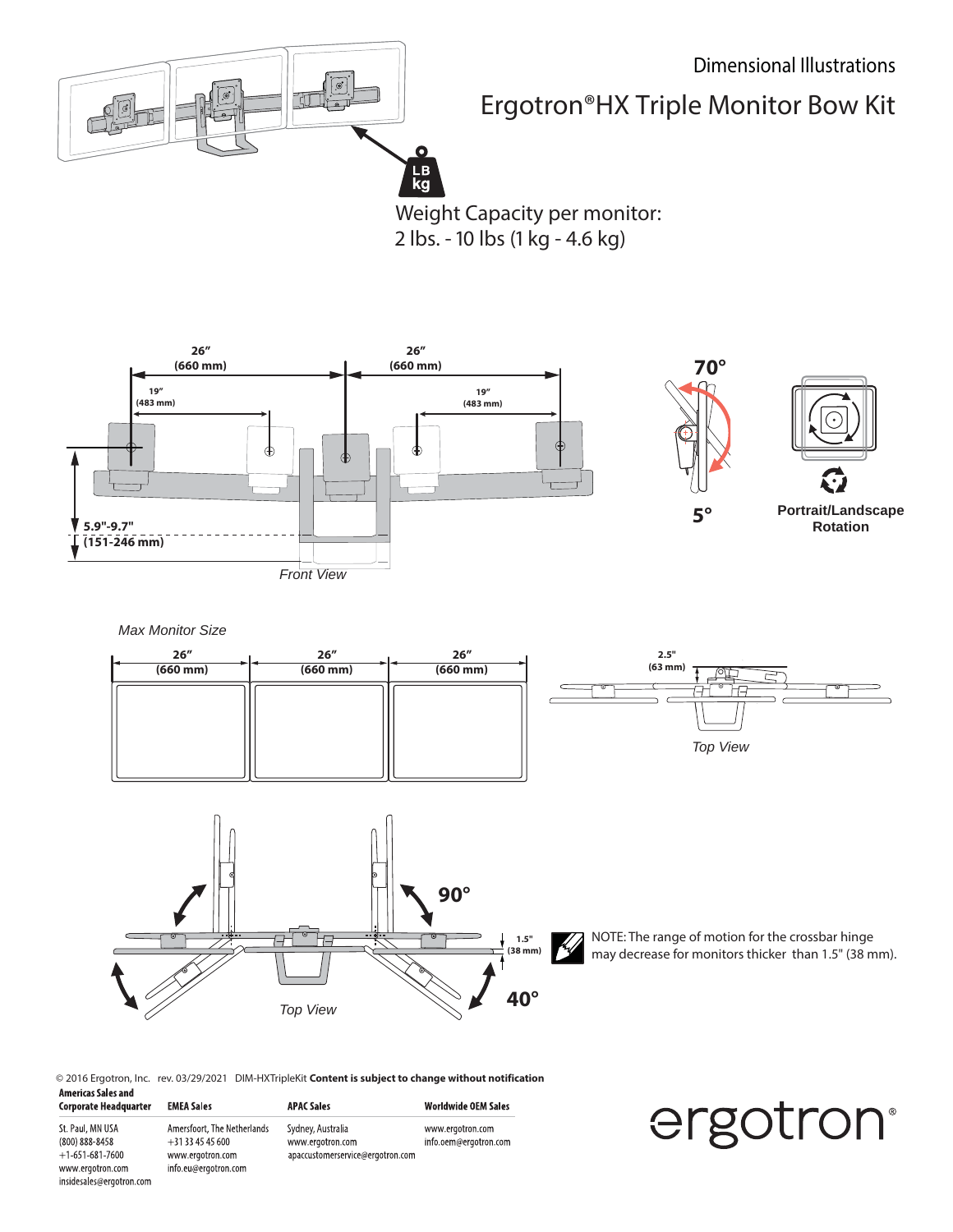

## Dimensional Illustrations

Ergotron®HX Triple Monitor Bow Kit



www.ergotron.com info.oem@ergotron.com

© 2016 Ergotron, Inc. rev. 03/29/2021 DIM-HXTripleKit **Content is subject to change without notification Americas Sales and**  $\cdots$ **Worldwide OEM Sales** 

| Corporate Headquarter | <b>EMEA Sales</b>           | <b>APAC Sales</b>                |
|-----------------------|-----------------------------|----------------------------------|
| St. Paul, MN USA      | Amersfoort, The Netherlands | Sydney, Australia                |
| (800) 888-8458        | $+31334545600$              | www.ergotron.com                 |
| $+1-651-681-7600$     | www.ergotron.com            | apaccustomerservice@ergotron.com |
| www.ergotron.com      | info.eu@ergotron.com        |                                  |

insidesales@ergotron.com

ergotron®